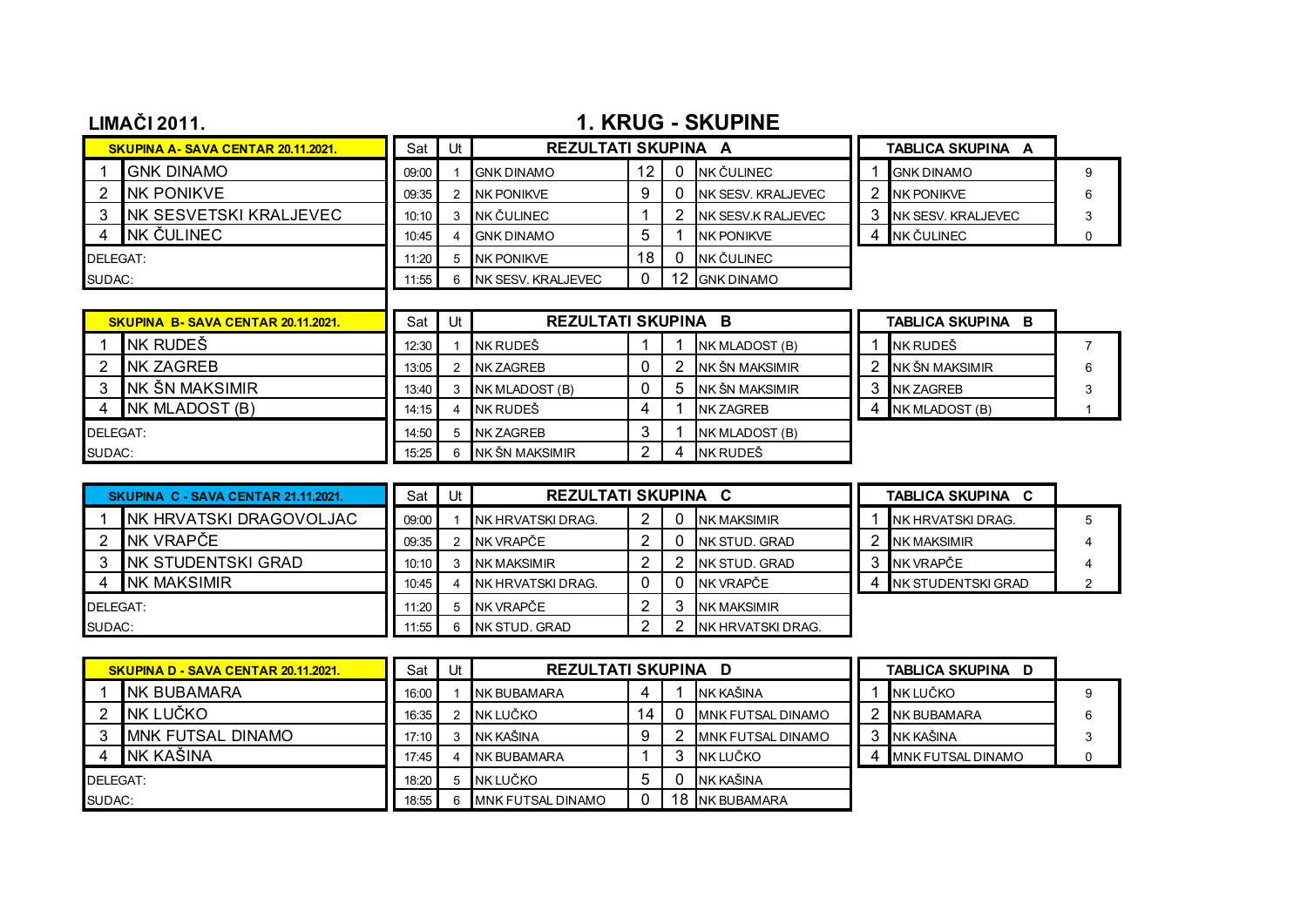|          | SKUPINA E - SAVA CENTAR 21.11.2021. | Sat Ut |    | <b>REZULTATI SKUPINA</b> |  | E               | <b>TABLICA SKUPINA E</b> |  |
|----------|-------------------------------------|--------|----|--------------------------|--|-----------------|--------------------------|--|
|          | INK HAŠK                            | 12:30  |    | NK HAŠK                  |  | NK ŠPARTA       | INK HAŠK                 |  |
|          | <b>INK KUSTOŠIJA</b>                | 13:05  |    | NK KUSTOŠIJA             |  | NK PRIGORJE (M) | NK PRIGORJE (M)          |  |
|          | NK PRIGORJE (M)                     | 13:40  |    | INK ŠPARTA               |  | NK PRIGORJE (M) | NK KUSTOŠIJA             |  |
|          | INK ŠPARTA                          | 14:15  |    | NK HAŠK                  |  | NK KUSTOŠIJA    | NK ŠPARTA                |  |
| DELEGAT: |                                     | 14:50  |    | 5 NK KUSTOŠIJA           |  | NK ŠPARTA       |                          |  |
| SUDAC:   |                                     | 15:25  | 6. | $NK$ PRIGORJE $(M)$      |  | <b>NK HAŠK</b>  |                          |  |

|          | <b>SKUPINA F - SAVA CENTAR 27.11.2021.</b> | Sat   | Ut | <b>REZULTATI SKUPINA F</b> |  |                      | <b>TABLICA SKUPINA F</b> |   |
|----------|--------------------------------------------|-------|----|----------------------------|--|----------------------|--------------------------|---|
|          | INK DUBRAVA                                | 09:00 |    | INK DUBRAVA                |  | NK SAVA (Z)          | INK DUBRAVA              |   |
|          | <b>INK TREŠNJEVKA</b>                      | 09:35 |    | NK TREŠNJEVKA              |  | <b>INK BREZOVICA</b> | NK TREŠNJEVKA            | 6 |
|          | <b>INK BREZOVICA</b>                       | 10:10 |    | $NK$ SAVA $(Z)$            |  | <b>INK BREZOVICA</b> | $NK$ SAVA $(Z)$          |   |
|          | NK SAVA (Z)                                | 10:45 |    | INK DUBRAVA                |  | NK TREŠNJEVKA        | <b>INK BREZOVICA</b>     |   |
| DELEGAT: |                                            | 11:20 |    | NK TREŠNJEVKA              |  | NK SAVA (Z)          |                          |   |
| SUDAC:   |                                            | 11:55 |    | <b>INK BREZOVICA</b>       |  | <b>NK DUBRAVA</b>    |                          |   |

|          | SKUPINA G - SAVA CENTAR 27.11.2021. | Sat   | Ut | <b>REZULTATI SKUPINA G</b> |    |  |                   | <b>TABLICA SKUPINA</b><br>G |                        |  |
|----------|-------------------------------------|-------|----|----------------------------|----|--|-------------------|-----------------------------|------------------------|--|
|          | INK SESVETE                         | 12:30 |    | INK SESVETE                |    |  | NK PRIGORJE (Ž)   |                             | <b>NK SESVETE</b>      |  |
|          | <b>INK TRNJE</b>                    | 13:05 |    | NK TRNJE                   |    |  | <b>NK RAVNICE</b> |                             | NK TRNJE               |  |
|          | NK RAVNICE                          | 13:40 |    | <b>NK PRIGORJE (Ž)</b>     |    |  | <b>NK RAVNICE</b> |                             | <b>NK RAVNICE</b>      |  |
|          | NK PRIGORJE (Ž)                     | 14:15 |    | INK SESVETE                |    |  | <b>NK TRNJE</b>   |                             | INK PRIGORJE $(\zeta)$ |  |
| DELEGAT: |                                     | 14:50 |    | 5 INK TRNJE                | 10 |  | NK PRIGORJE (Ž)   |                             |                        |  |
| SUDAC:   |                                     | 15:25 |    | <b>NK RAVNICE</b>          |    |  | <b>NK SESVETE</b> |                             |                        |  |

|                 | SKUPINA H - SAVA CENTAR 27.11.2021. | Sat I | Ut | REZULTATI SKUPINA     |    | н                     | <b>TABLICA SKUPINA H</b> |  |
|-----------------|-------------------------------------|-------|----|-----------------------|----|-----------------------|--------------------------|--|
|                 | <b>INK LOKOMOTIVA</b>               | 16:00 |    | INK LOKOMOTIVA        | 19 | NK PREČKO             | <b>NK LOKOMOTIVA</b>     |  |
|                 | INK ŠPANSKO                         | 16:35 |    | NK ŠPANSKO            |    | <b>NK JARUN</b>       | NK ŠPANSKO               |  |
|                 | INK JARUN                           | 17:10 |    | INK PREČKO            | υ  | <b>NK JARUN</b>       | NK JARUN                 |  |
|                 | INK PREČKO                          | 17:45 |    | <b>INK LOKOMOTIVA</b> |    | NK ŠPANSKO            | NK PREČKO                |  |
| <b>DELEGAT:</b> |                                     | 18:20 |    | NK ŠPANSKO            |    | NK PREČKO             |                          |  |
| SUDAC:          |                                     | 18:55 |    | <b>NK JARUN</b>       |    | <b>INK LOKOMOTIVA</b> |                          |  |